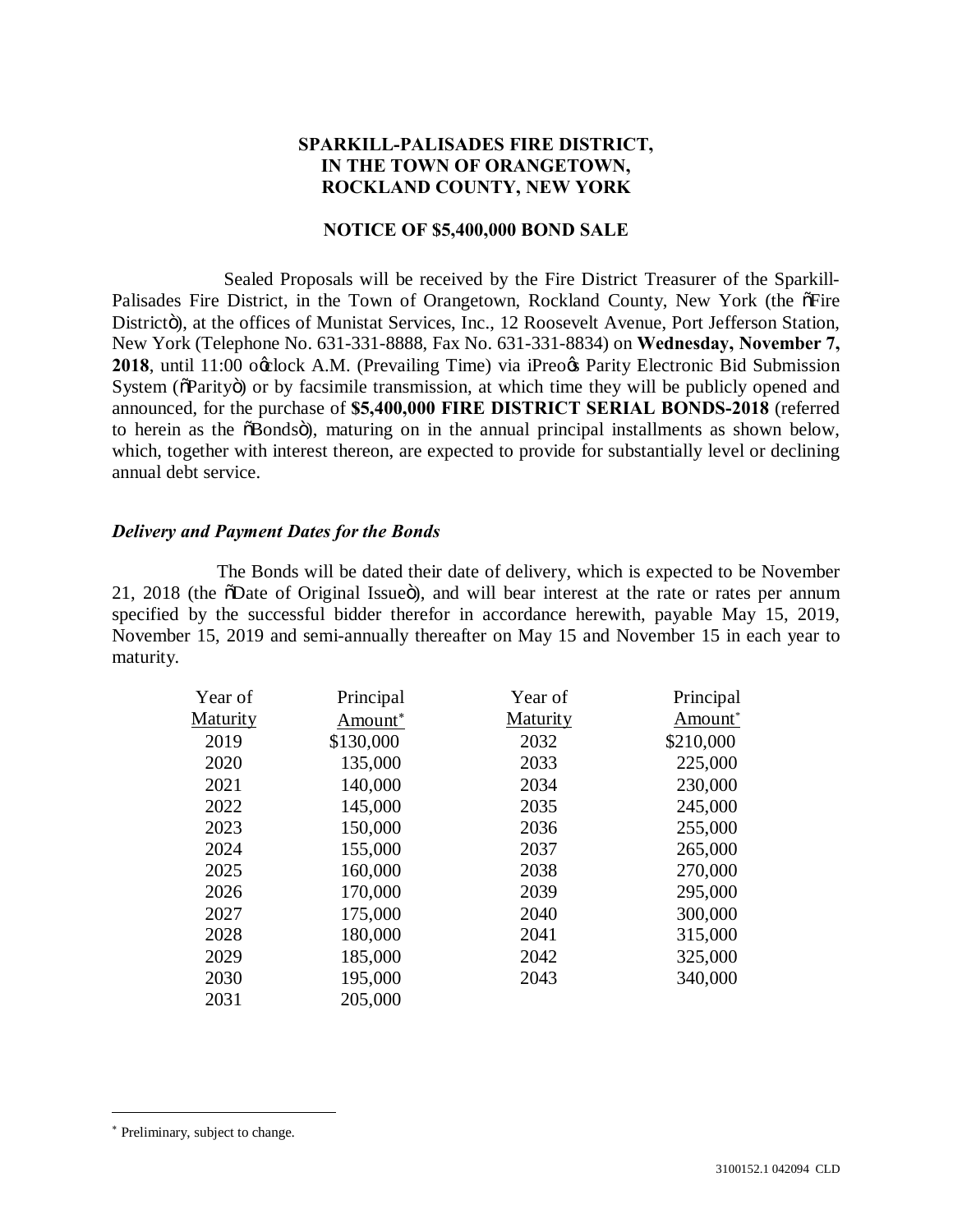#### *Post Sale Adjustment*

The annual maturities of the Bonds may also be adjusted for the purpose of attaining debt service that is substantially level or declining, as provided pursuant to Section 21.00(d) of the New York State Local Finance Law (the  $\delta$ Lawö). Such adjustments will be made by 3:00 P.M. (Prevailing Time) on the date of the bid opening. The successful bidder may neither withdraw nor modify its bid as a result of any such post-bid adjustment. Any such adjustment shall be conclusive, and shall be binding upon the successful bidder.

## *Changes to the Time and/or Date of Bid Opening*

The Fire District reserves the right to change the time and/or date of the bid opening, and notice of any change thereof shall be provided at least one (1) hour prior to the time set forth above for the opening of sealed proposals, by means of a supplemental notice of sale to be transmitted over the Thomson Municipal Newswire.

## *Optional Redemption for the Bonds*

The Bonds maturing November 15, 2025 will not be subject to redemption prior to maturity. The Bonds maturing on November 15, 2026 and thereafter, will be subject to redemption prior to maturity, at the option of the Fire District, in whole or in part, and if in part, in any order of their maturity and in any amount within a maturity (selected by lot within a maturity), on any date on or after November 15, 2025, at the redemption price equal to the principal amount of the Bonds to be redeemed, plus accrued interest to the date of redemption.

If less than all of any of the Bonds of any maturity are to be redeemed prior to maturity, the particular Bonds of such maturity to be redeemed shall be selected by the Fire District by lot in any customary manner of selection as determined by the Fire District. Notice of such call for redemption shall be given by mailing such notice to the registered owner at least thirty (30) days prior to the date set for such redemption. Notice of redemption having been given as aforesaid, the bonds so called for redemption shall, on the date for redemption set forth in such call for redemption, become due and payable together with interest to such redemption date. Interest shall cease to be paid thereon after such redemption date.

# *Form of Bonds*

The Bonds will be issued in the form of fully registered bonds, in denominations corresponding to the aggregate principal amounts due in each year of maturity. At the option of the purchaser, the Bonds may be either registered in the name of the purchaser or registered in the name of Cede & Co., as nominee of The Depository Trust Company ( $\delta$ DTC $\ddot{\rm o}$ ), as book-entryonly bonds. If the Bonds are issued as book-entry-only bonds, the Bonds will be (i) registered in the name of Cede  $& Co.,$  as nominee of DTC, and (ii) deposited with DTC to be held in trust until maturity. DTC is an automated depository for securities and clearinghouse for securities transactions, and it will be responsible for establishing and maintaining a book-entry system for recording the ownership interests of its participants, which include certain banks, trust companies and securities dealers, and the transfers of the interests among its participants. The DTC participants will be responsible for establishing and maintaining records with respect to the beneficial ownership interests of individual purchasers in the Bonds. Individual purchases of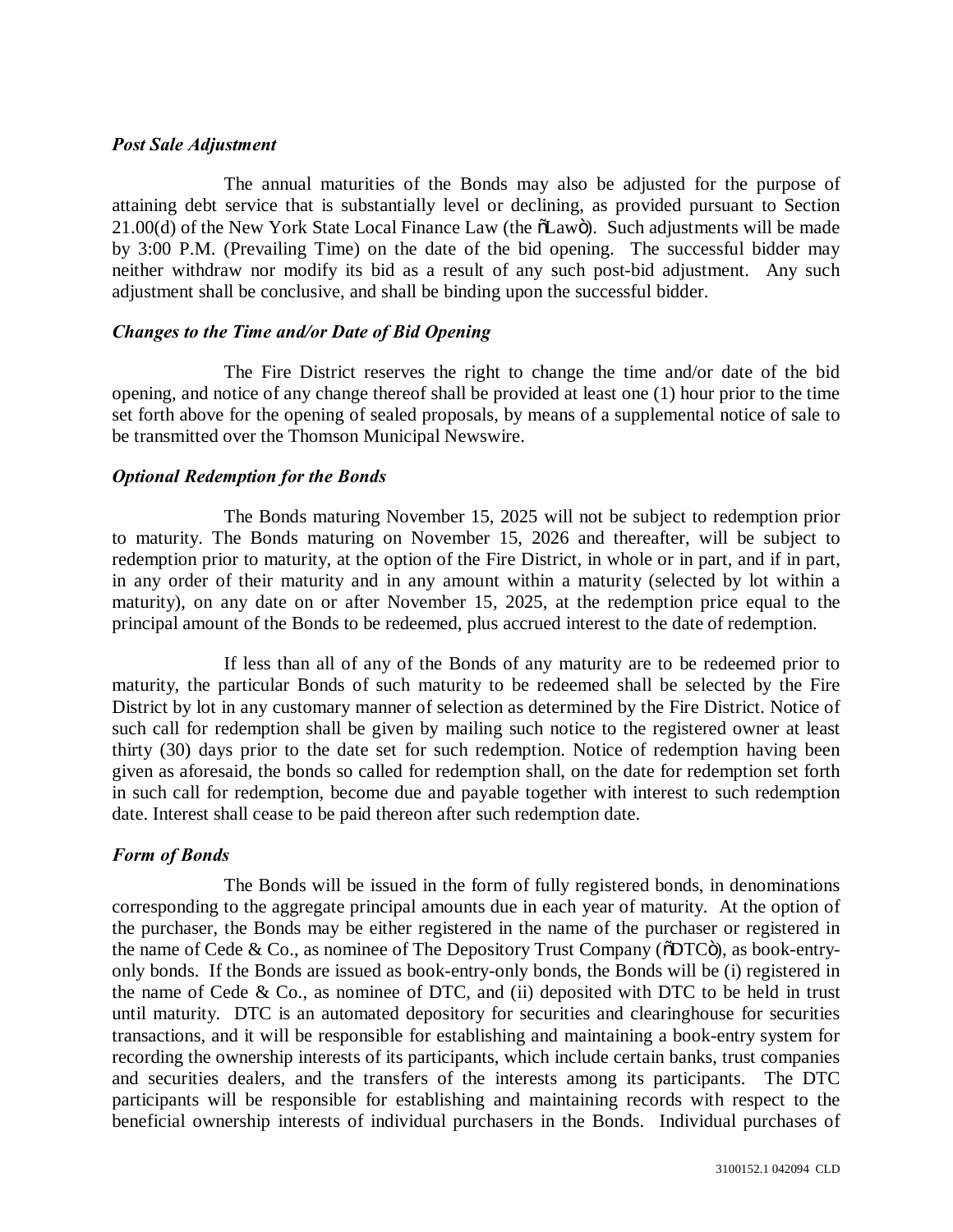beneficial ownership interests in book-entry Bonds may only be made through book entries (without certificates issued by the Fire District) made on the books and records of DTC (or a successor depository) and its participants, in denominations of \$5,000 or integral multiples thereof. Principal of and interest on book-entry Bonds will be payable by the Fire District or its agent by wire transfer or in clearinghouse funds to DTC or its nominee as registered owner of the Bonds. Transfer of principal and interest payments to participants of DTC will be the responsibility of DTC; transfer of principal and interest payments to beneficial owners by participants of DTC will be the responsibility of such participants and other nominees of beneficial owners. The Fire District will not be responsible or liable for payments by DTC to its participants or by DTC participants to beneficial owners or for maintaining, supervising or reviewing the records maintained by DTC, its participants or persons acting through such participants.

# *Submission of Bids*

Each proposal must be a bid of not less than \$5,400,000 for all of the Bonds. **The amount of the premium bid, if any, by any bidder for the Bonds, shall not exceed \$350,000**. Each proposal must state in a multiple of one-hundredth of 1% or a multiple of one-eighth of 1%, the rate or rates of interest per annum which the Bonds are to bear and may state different rates of interest for Bonds maturing in different calendar years, provided, however, that (i) only one rate of interest may be bid for all Bonds maturing in any one calendar year and (ii) variations in rates of interest so bid shall be in ascending progression in order of maturity so that the rate of interest on Bonds maturing in any particular calendar year shall not be less than the rate of interest applicable to Bonds maturing in any prior calendar year.

Proposals may be submitted electronically via Parity or via facsimile transmission at (631) 331-8834, in accordance with this Notice of Sale, until the time specified herein. No other form of electronic bidding services nor telephone proposals will be accepted. No proposal will be accepted after the time for receiving proposals specified above. Bidders submitting proposals via facsimile must use the  $\tilde{\alpha}$ Proposal for Bonds $\ddot{\text{o}}$  form attached hereto. Once the proposals are communicated electronically via Parity or via facsimile to the Fire District, each bid will constitute an irrevocable offer to purchase the Bonds pursuant to the terms therein provided.

# *Good Faith Deposit*

As a condition precedent to the consideration of the bidder to proposal, a good faith deposit (the  $\delta$ Deposit $\ddot{\sigma}$ ) in the amount of \$54,000 is required for each bid to be considered. Such Deposit may be in the form of: (i) a certified or cashier the check drawn upon an incorporated bank or trust company payable to the order of  $\sigma$ The Sparkill-Palisades Fire District, New York, $\ddot{o}$  or (ii) a wire transfer in accordance with instructions set forth herein. If a wire transfer is used, it must be sent to the account so designated by the Fire District for such purpose, not later than 10:00 A.M. on the date of the sale; however, the Fire District reserves the right to award the Bonds to the successful bidder whose wire transfer is initiated but not received by such time provided that such successful bidder's fed wire reference number has been received and the wire reference number is provided on the  $\tilde{\alpha}$ Proposal for Bondsö when the bid is submitted. Bidders are instructed to contact Munistat Services, Inc., 12 Roosevelt Avenue, Port Jefferson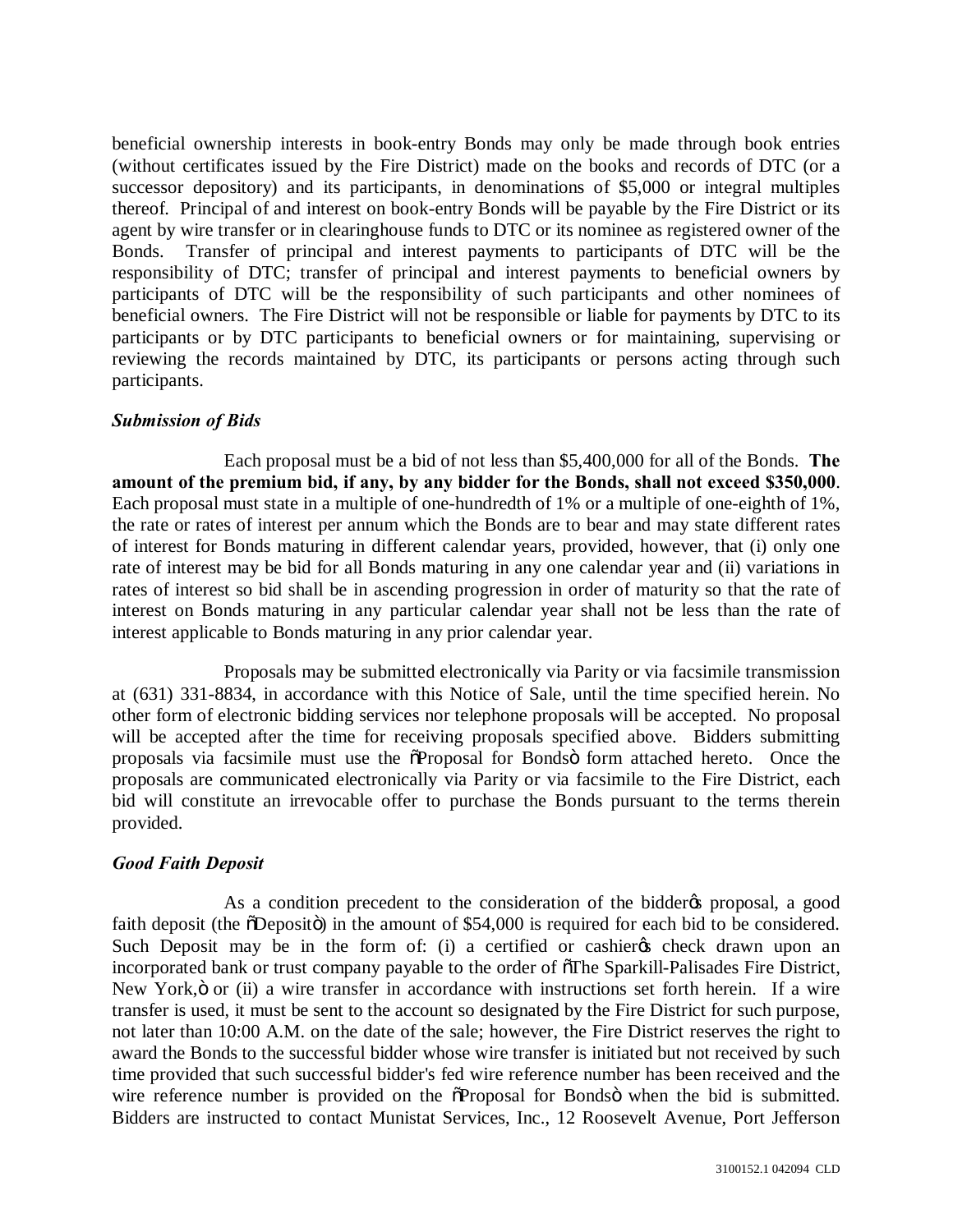Station, New York (Telephone No. 631-331-8888), the Fire District & Municipal Advisor, no later than twenty-four  $(24)$  hours prior to the bid opening to obtain the Fire Districtor wire instructions. The Fire District shall not incur any liability from delays of or interruptions in the receipt of the Deposit by fed wire or return of the Deposit to the unsuccessful bidders. Under no circumstances shall interest accrue on the Deposit occasioned by a delay in the return of the Deposit to any unsuccessful bidder. No interest on the Deposit will accrue to the Purchaser. The Deposit will be applied to the purchase price of the Bonds.

# *Bidding Using Parity*

Prospective bidders wishing to submit an electronic bid via Parity must be contracted customers of Parity. Prospective bidders who do not have a contract with Parity must call (212) 849-5021 to become a customer. By submitting an electronic bid for the Bonds, a bidder represents and warrants to the Fire District that such bidder's bid for the purchase of the Bonds is submitted for and on behalf of such prospective bidder by an officer or agent who is duly authorized to bind the bidder to a legal, valid and enforceable contract for the purchase of the Bonds.

Each prospective bidder who wishes to submit an electronic bid shall be solely responsible to register to bid via Parity. Each qualified prospective bidder shall be solely responsible to make necessary arrangements to access Parity for purposes of submitting its bid in a timely manner and in compliance with the requirements of this Notice of Sale. Neither the Fire District nor Parity shall have any duty or obligation to undertake such registration to bid for any prospective bidder or to provide or assure such access to any qualified prospective bidder, and neither the Fire District nor Parity shall be responsible for a bidder's failure to register to bid or for proper operation of, or have any liability for any delays or interruptions of, or any damages caused by Parity. The Fire District is using Parity as a communications mechanism, and not as the Fire District's agent, to conduct the electronic bidding for the Fire District's Bonds. The Fire District is not bound by any advice, opinion or determination of Parity as to whether any bid complies with the terms of this Notice of Sale. All costs and expenses incurred by prospective bidders in connection with their registration and submission of bids via Parity are the sole responsibility of the bidders, and the Fire District is not responsible, directly or indirectly, for any such costs or expenses. If a prospective bidder encounters any difficulty in registering to bid, or submitting or modifying a bid for the Bonds, it should telephone Parity and notify the Fire District's Municipal Advisor, Munistat Services, Inc. at (631) 331-8888 (provided that the Fire District shall have no obligation to take any action whatsoever upon receipt of such notice).

If any provisions of this Notice of Sale shall conflict with information provided by Parity, as approved provider of electronic bidding services, this Notice of Sale shall control. Further information about Parity, including any fee charged, may be obtained from Parity at (212) 849-5021. The time maintained by Parity shall constitute the official time with respect to all bids submitted.

Bidders submitting bids via facsimile do not need to register to bid.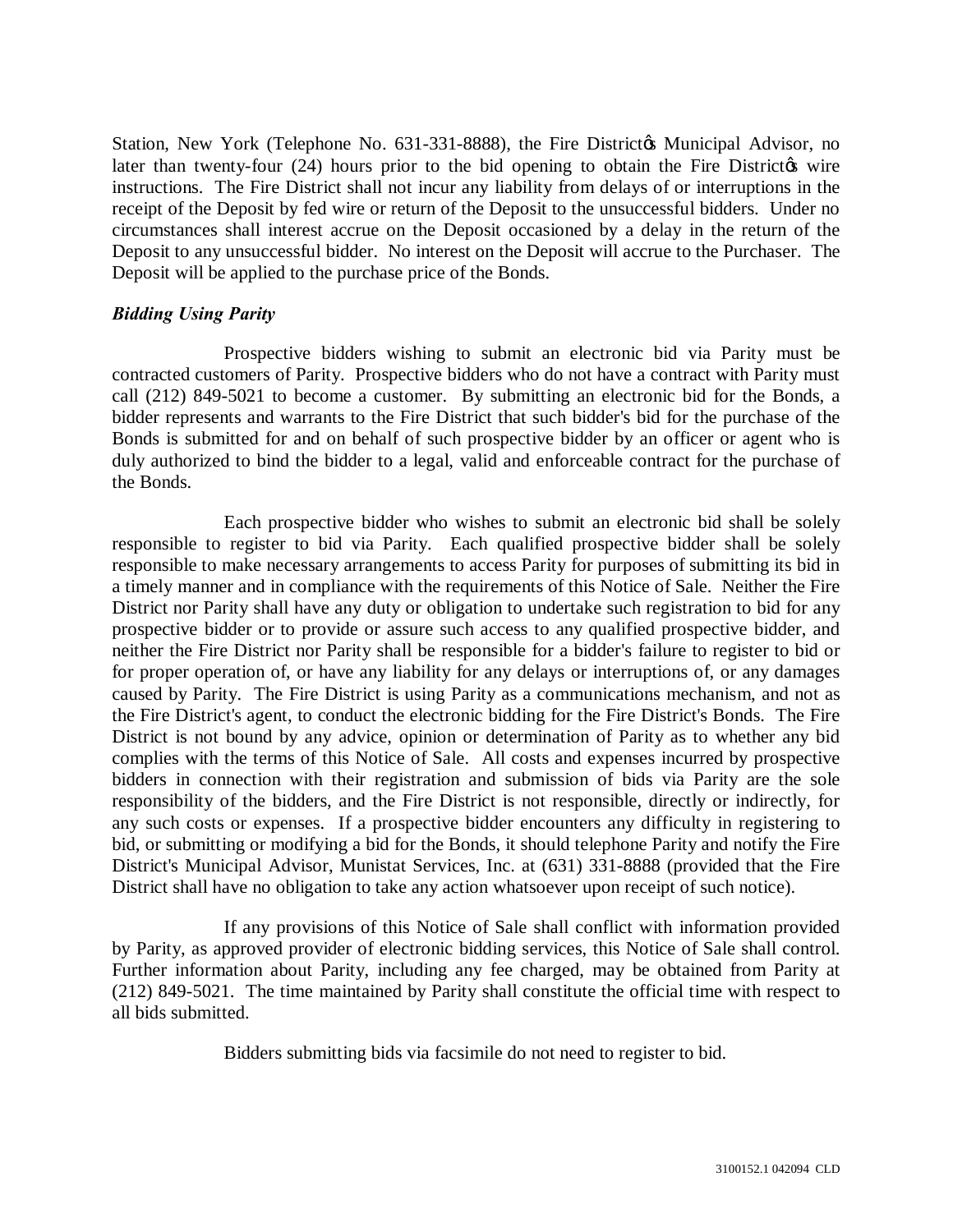## *Award of Bonds*

The Bonds will be awarded and sold to the bidder complying with the terms of sale and offering to purchase the Bonds at such rate or rates of interest per annum as will produce the lowest net interest cost, and if two or more such bidders offer the same lowest net interest cost, then to one of said bidders selected by the Sale Officer by lot from among all said bidders. The successful bidder must also pay an amount equal to the interest on the Bonds, if any, accrued from the date of original issue of the Bonds to the date of payment of the purchase price.

Award of the Bonds will be made without taking into consideration any adjustment to be made to the principal amount of the Bonds described herein.

The Fire District reserves the right to reject any and all bids (regardless of the interest rate bid), to reject any bid not complying with this official Notice of Sale and, so far as permitted by law, to waive any irregularity or informality with respect to any bid or the bidding process.

When the successful bidder has been ascertained, the Sale Officer will promptly return all Deposits made to the persons making the same, except the deposit made by such bidder. Award of the Bonds to the successful bidder, or rejection of all bids, is expected to be made promptly after opening of the bids, but the successful bidder may not withdraw his proposal until after  $3:00$  o $\alpha$  lock P.M. (Prevailing Time) on the day of such bid-opening and then only if such award has not been made prior to the withdrawal. The successful bidder will be promptly notified of the award to him, and if he refuses or neglects to pay the agreed price of the Bonds less the amount deposited by him, the amount deposited by him shall be forfeited to and retained by the Fire District as liquidated damages for such neglect or refusal.

#### *Bond Insurance*

If the Bonds qualify for issuance of any policy of municipal bond insurance or commitment therefor at the option of a bidder, the purchase of any such insurance policy or the issuance of any such commitment therefor shall be at the sole option and expense of such bidder and any increased costs of issuance of the Bonds resulting by reason of the same, unless otherwise paid, shall be paid by such bidder. Any failure of the Bonds to be so insured or of any such policy of insurance to be issued, shall not constitute cause for a failure or refusal by the purchaser of the Bonds to accept delivery of and pay for said Bonds in accordance with the terms hereof.

#### *Use of Proceeds*

The proceeds of the Bonds will be issued for the purposes described in the section entitled  $\tilde{o}$ *Authorization and Purpose for the Bonds* $\ddot{o}$  in the Preliminary Official Statement (as hereinafter defined).

# *Payment and Security for the Bonds*

The Bonds shall be general obligations of the Fire District. The Local Finance Law requires the Fire District to pledge its faith and credit for the payment of the principal of the Bonds and the interest thereon and to make annual appropriations for the amounts required for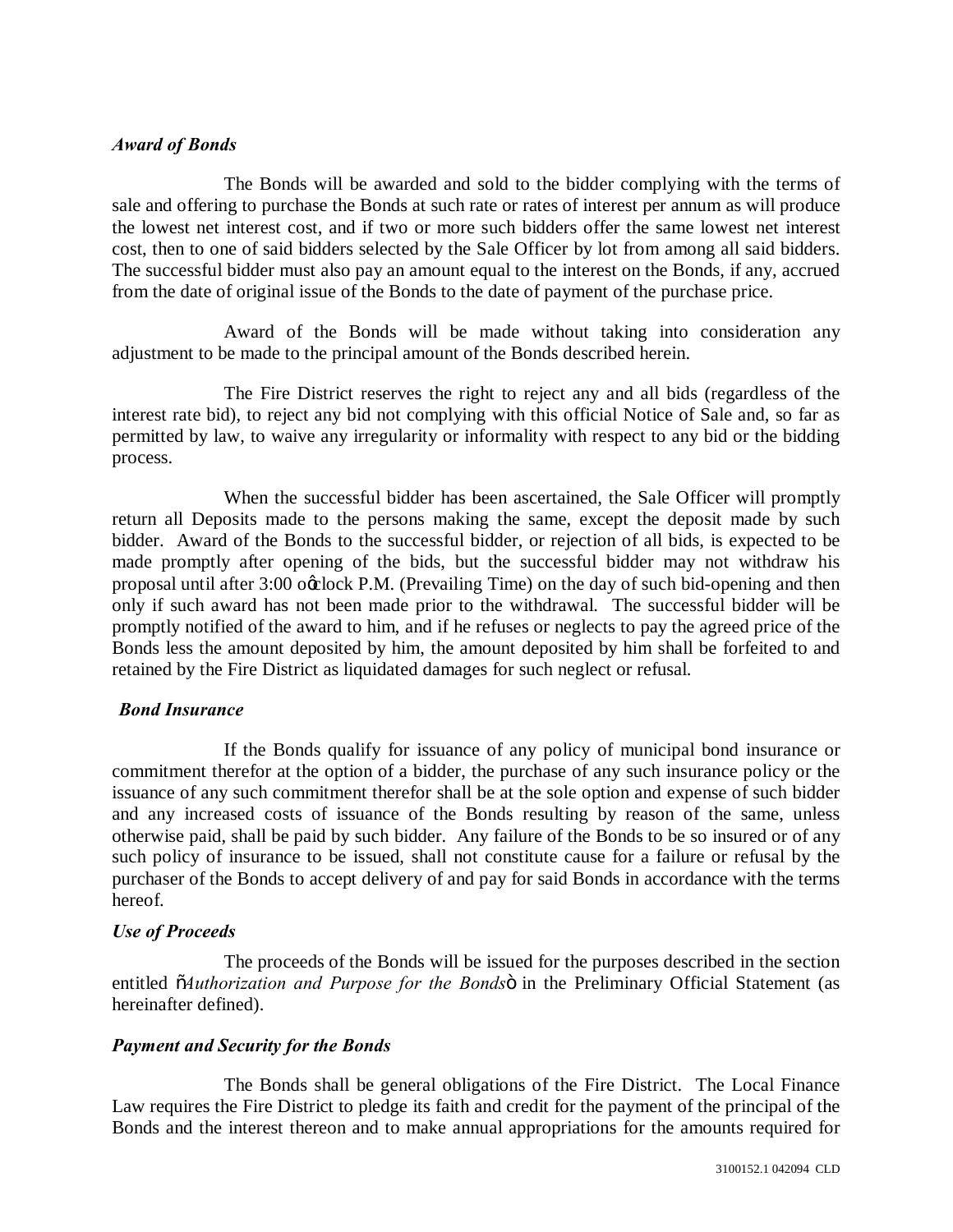the payment of such interest and the redemption of the Bonds. For the payment of such principal of and interest on the Bonds, the Fire District has the power and statutory authorization to require the levy of ad valorem taxes on all taxable real property in the Fire District, subject to certain statutory limitations imposed by Chapter 97 of the New York Laws of 2011, as amended (the  $T$ <sup>Tax</sup> Levy Limit Lawö). See "Tax Levy Limit Law," in the Preliminary Official Statement, **dated October 25, 2018 (the "Preliminary Official Statement"), circulated in connection with the sale of the Bonds, which shall be supplemented by the final official statement to be dated November 7, 2018 (the "Official Statement").**

#### *Debt Statement*

The population of the Fire District is estimated to be 3,650 according to Fire District estimates. The debt statement to be filed pursuant to Section 109.00 of the Law, in connection with the sale of the Bonds, prepared as of October 25, 2018, shows the full valuation of real property subject to taxation by the Fire District is \$725,065,813, its debt limit is \$21,751,974, and its total net indebtedness (exclusive of the Bonds) is \$0. The issuance of the Bonds will increase the net indebtedness of the Fire District by \$5,400,000.

## *Delivery of the Bonds and Assignment of CUSIP Numbers*

The Bonds will be delivered to the purchaser or to DTC and shall be paid for in Federal Funds on or about November 21, 2018, at such place in New York City, and on such business day and at such hour as the Sale Officer shall fix on three business daysø notice to the successful bidder, or at such other place and time as may be agreed upon with the successful bidder. The deposit of the Bonds with DTC under a book-entry system requires the assignment of CUSIP numbers prior to delivery. It shall be the responsibility of the Fire District & Municipal Advisor to obtain CUSIP numbers for the Bonds within one day after distribution of the Notice of Sale for the Bonds. The Fire District will not be responsible for any delay occasioned by the inability to deposit the Bonds with DTC due to the failure of the Fire District & Municipal Advisor to obtain such numbers and to supply them to the Fire District in a timely manner. The CUSIP Service Bureau charge for the assignment of said numbers shall be the responsibility of and shall be paid for by the winning bidder; however, all expenses in relation to the printing of CUSIP numbers on the Bonds shall be paid for by the Fire District.

# *Legal Opinion*

The successful bidder will be furnished without cost with the approving opinion of the law firm of Hawkins Delafield & Wood LLP, New York, New York ( $\delta$ Bond Counsel $\delta$ ), substantially as set forth in Appendix C of the Preliminary Official Statement.

# *Tax Exemption*

The successful bidder may at its option refuse to accept the Bonds if prior to their delivery the opinion of Bond Counsel is not delivered or if any income tax law of the United States of America is hereafter enacted which shall provide that the interest thereon is taxable, or shall be taxable at a future date, for federal income tax purposes, and in such case the successful bidder will be relieved of its contractual obligations arising from the acceptance of its proposal.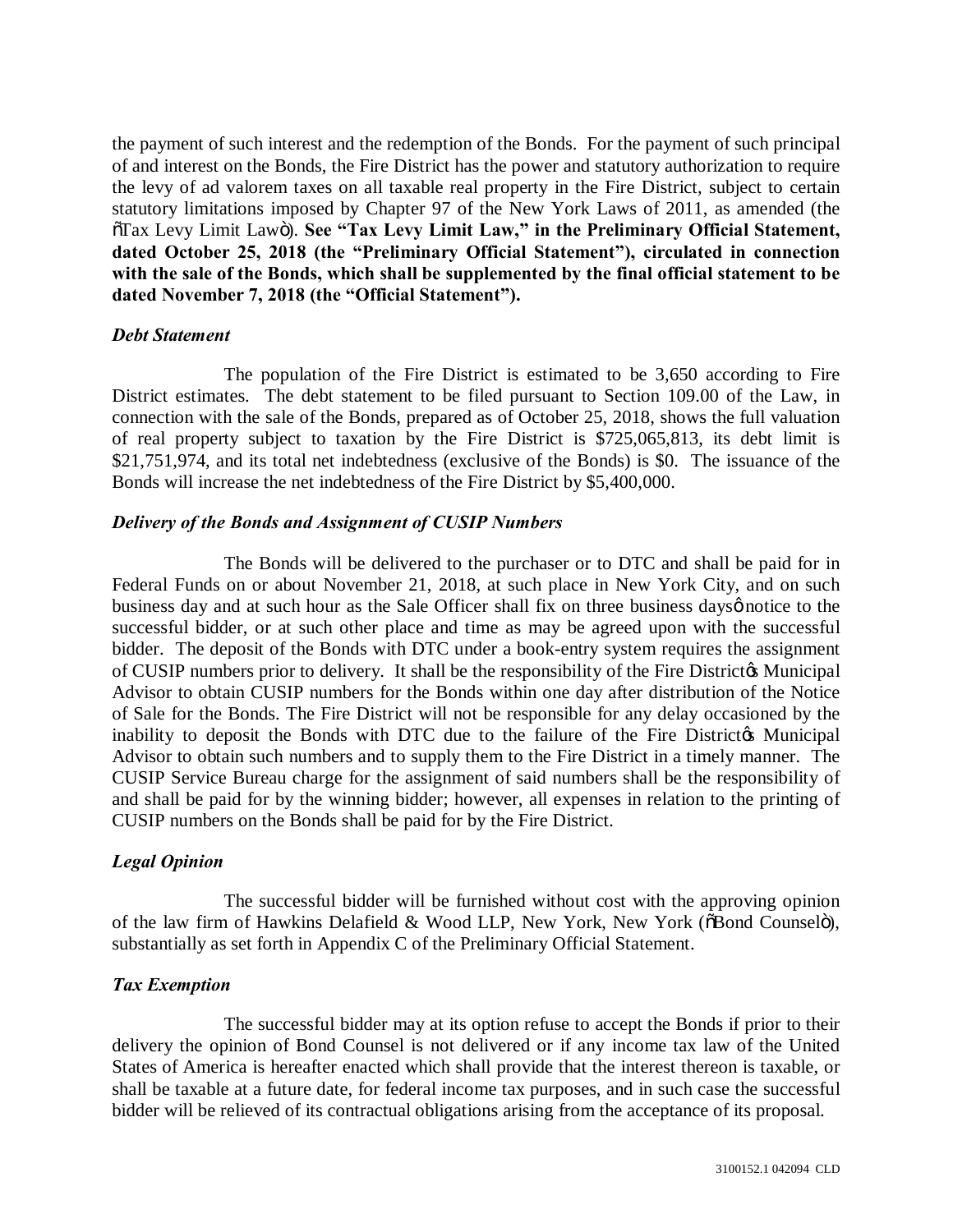The Internal Revenue Code of 1986, as amended (the  $\tilde{o}$ Codeö), establishes certain ongoing requirements that must be met subsequent to the issuance and delivery of the Bonds in order that interest on the Bonds be and remain excludable from gross income under Section 103 of the Code. Concurrently with the delivery of the Bonds, the Fire District will execute a Tax Certificate, which will contain provisions and procedures relating to compliance with the requirements of the Code and a certification to the effect that the Fire District will comply with the provisions and procedures set forth therein and that it will do and perform all acts and things necessary or desirable to assure that interest paid on the Bonds is excludable from gross income under Section 103 of the Code.

Upon delivery of the Bonds, Bond Counsel will deliver an opinion that states that, under existing statutes and court decisions and assuming continuing compliance with the provisions and procedures set forth in the Tax Certificate, (i) interest on the Bonds is excluded from gross income for federal income tax purposes pursuant to Section 103 of the Code; and (ii) interest on the Bonds is not treated as a preference item in calculating the alternative minimum tax under the Code; such interest, however, is included in the adjusted current earnings of certain corporations for purposes of calculating the alternative minimum tax imposed for taxable years beginning prior to January 1, 2018.

In addition, the opinion of Bond Counsel will state that, under existing statutes, interest on the Bonds is exempt from personal income taxes of New York State and its political subdivisions, including The City of New York.

The Fire District will designate the Bonds as "qualified tax-exempt obligations" pursuant to the provisions of Section 265 of the Code.

# *Obligation of Winning Bidder to Deliver an Issue Price Certificate at Closing*

By submitting a bid, each bidder is certifying that its bid is a firm offer to purchase the Bonds, is a good faith offer which the bidder believes reflects current market conditions, and is not a  $\tilde{\alpha}$  courtesy bido being submitted for the purpose of assisting in meeting the competitive sale requirements relating to the establishment of the  $\tilde{o}$  issue price of the Bonds pursuant to Section 148 of the Code, including the requirement that bids be received from at least three (3) underwriters of municipal bonds who have established industry reputations for underwriting new issuances of municipal bonds (the  $\tilde{c}$ Competitive Sale Requirements $\ddot{o}$ ). The Municipal Advisor will advise the winning bidder if the Competitive Sale Requirements were met at the same time it notifies the winning bidder of the award of the Bonds. **Bids will not be subject to cancellation in the event that the Competitive Sale Requirements are not satisfied.**

The winning bidder shall, within one (1) hour after being notified of the award of the Bonds, advise the Municipal Advisor by electronic transmission or writing by facsimile transmission of the reasonably expected initial public offering price or yield of each maturity of the Bonds (the  $\delta$ Initial Reoffering Prices $\ddot{\sigma}$ ) as of the date of the award.

By submitting a bid, the winning bidder agrees (unless the winning bidder is purchasing the Bonds for its own account and not with a view to distribution or resale to the public) that if the Competitive Sale Requirements are not met, it will elect and satisfy either option (1) or option (2) described below. *Such election must be made on the bid form submitted by each bidder*. *In the event a bidder submits a bid via Parity, such bidder must notify the Munistat*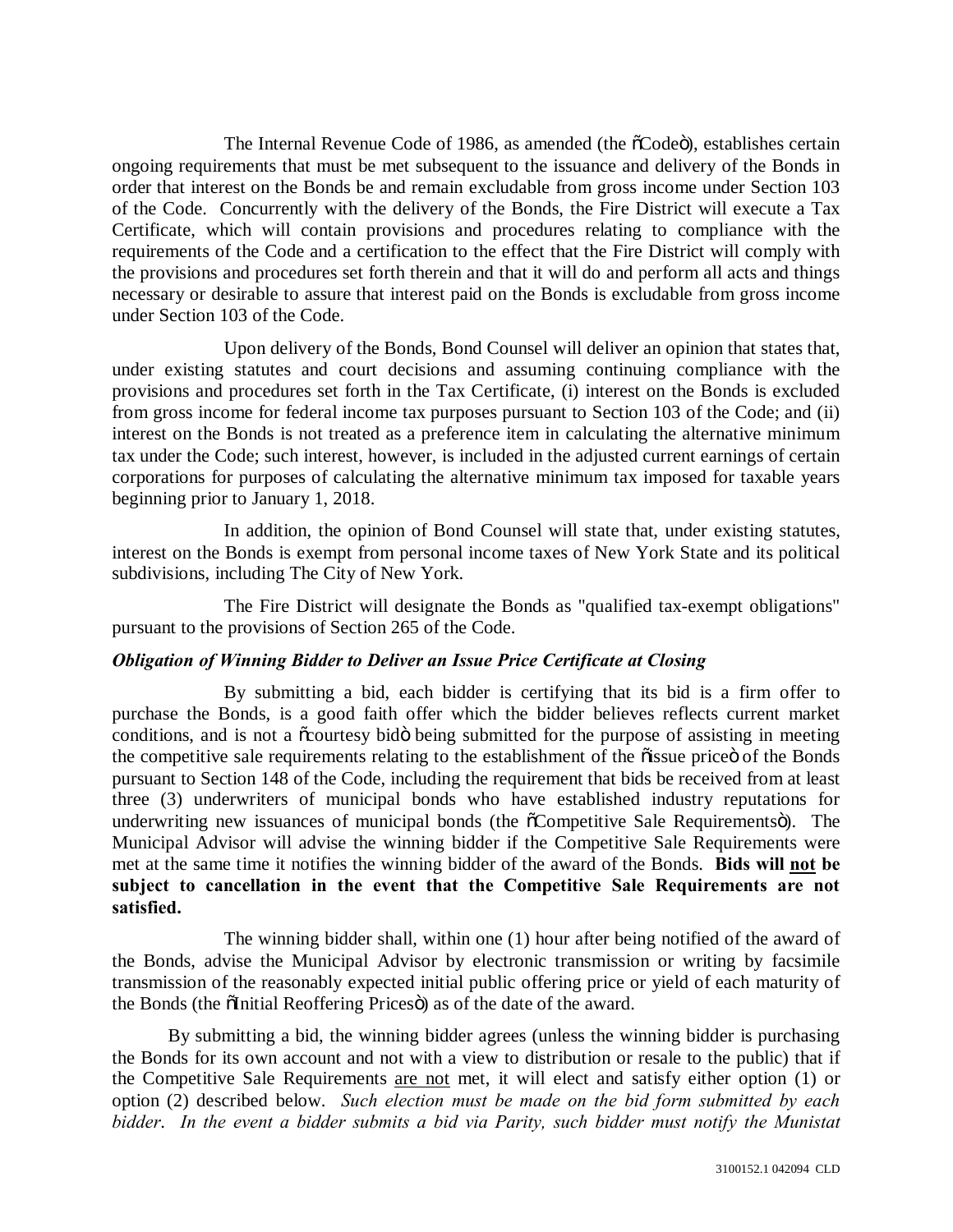*Services, Inc. by email (tcartwright@munistat.com) as to such election at the time such bid is submitted.*

(1) **Hold the Price**. The winning bidder:

(a) will make a bona fide offering to the public of all of the Bonds at the Initial Reoffering Prices and provide Bond Counsel with reasonable supporting documentation, such as a copy of the pricing wire or equivalent communication, the form of which is acceptable to Bond Counsel,

(b) will neither offer nor sell to any person any Bonds within a maturity at a price that is higher, or a yield that is lower, than the Initial Reoffering Price of such maturity until the earlier of (i) the date on which the winning bidder has sold to the public at least 10 percent of the Bonds of such maturity at a price that is no higher, or a yield that is no lower, than the Initial Reoffering Price of such maturity or (ii) the close of business on the  $5<sup>th</sup>$  business day after the date of the award of the Bonds, and

(c) has or will include within any agreement among underwriters, any selling group agreement and each retail distribution agreement (to which the winning bidder is a party) relating to the initial sale of the Bonds to the public, together with the related pricing wires, language obligating each underwriter to comply with the limitations on the sale of the Bonds as set forth above.

# (2) **Follow the Price**. The winning bidder:

(a) will make a bona fide offering to the public of all of the Bonds at the Initial Reoffering Prices and provide the Issuer with reasonable supporting documentation, such as a copy of the pricing wire or equivalent communication, the form of which is acceptable to Bond Counsel,

(b) will report to the Issuer information regarding the first price that at least 10 percent of the Bonds within each maturity of the Bonds have been sold to the public,

(c) will provide the Issuer with reasonable supporting documentation or certifications of such sale prices the form of which is acceptable to Bond Counsel. This reporting requirement, which may extend beyond the closing date of the Bonds, will continue until such date that the requirement set forth in paragraph (b) above for each maturity of the Bonds is satisfied, and

(d) has or will include within any agreement among underwriters, any selling group agreement and each retail distribution agreement (to which the winning bidder is a party) relating to the initial sale of the Bonds to the public, together with the related pricing wires, language obligating each underwriter to comply with the reporting requirement described above.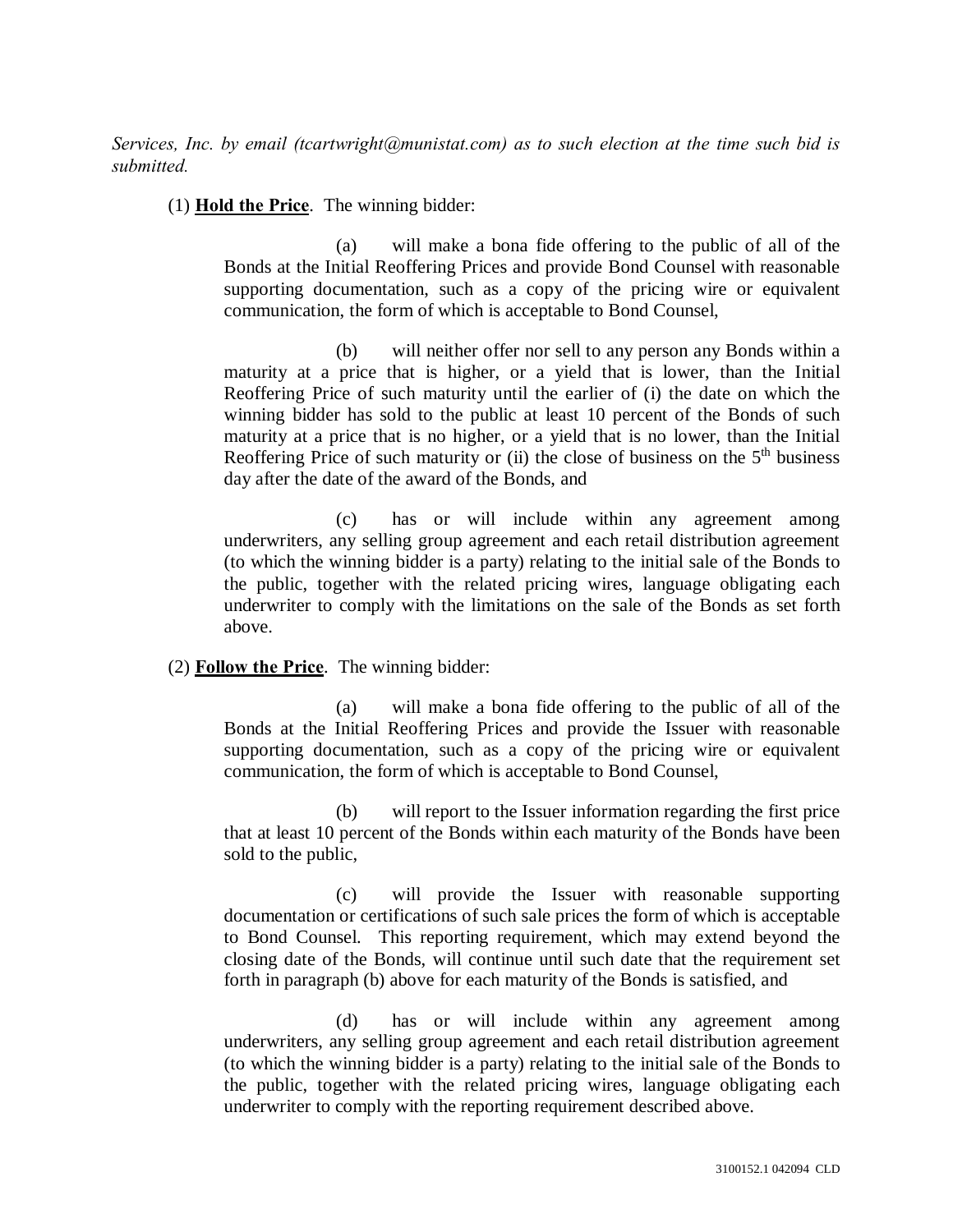For purposes of the  $\ddot{\text{o}}$  hold the price or  $\ddot{\text{o}}$  or  $\ddot{\text{o}}$  of  $\ddot{\text{o}}$  requirement, a  $\ddot{\text{o}}$  maturity  $\ddot{\text{o}}$ refers to Bonds that have the same interest rate, credit and payment terms.

Regardless of whether or not the Competitive Sale Requirements were met, the winning bidder shall submit to the Issuer a certificate (the  $\delta$ Reoffering Price Certificate $\delta$ ), satisfactory to Bond Counsel, prior to the delivery of the Bonds stating the applicable facts as described above. *The form of Reoffering Price Certificate is available by contacting Bond Counsel or the Municipal Advisor*.

If the winning bidder has purchased the Bonds for its own account and not with a view to distribution or resale to the public, then, whether or not the Competitive Sale Requirements were met, the Reoffering Price Certificate will recite such facts and identify the price or prices at which the purchase of the Bonds was made.

For purposes of this Notice, the  $\ddot{\text{o}}$  public does not include the winning bidder or any person that agrees pursuant to a written contract with the winning bidder to participate in the initial sale of the Bonds to the public (such as a retail distribution agreement between a national lead underwriter and a regional firm under which the regional firm participates in the initial sale of the Bonds to the public). In making the representations described above, the winning bidder must reflect the effect on the offering prices of any  $\tilde{c}$  derivative products $\tilde{c}$  (e.g., a tender option) used by the bidder in connection with the initial sale of any of the Bonds.

## *Official Statement, Continuing Disclosure and Compliance History*

The Fire District will provide a reasonable number of Official Statements to the successful bidder within seven (7) business days following receipt of a written request therefor made to the Fire District and its Municipal Advisor. Such request may specify the applicable (a) offering price(s), (b) selling compensation, (c) rating(s), (d) credit enhancement and (e) identity and complete name of such bidder and any participating underwriters, and if so, the Preliminary Official Statement will be modified or supplemented by the information so specified. Neither the Fire District nor its Municipal Advisor shall be liable in any manner for any delay, inaccuracy or omission on the part of the successful bidder with respect to such request, nor shall the Fire District a failure, as a result thereof, to provide the Official Statement within the above time period, constitute cause for a failure or refusal by such bidder to accept delivery of and pay for the Bonds in accordance with the terms hereof.

The Preliminary Official Statement is in a form odeemed finalo by the Fire District for the purpose of Securities and Exchange Commission Rule 15c2-12 ( $\delta$ Rule 15c2-12 $\ddot{\delta}$ ) but may be modified or supplemented as noted herein. In order to assist bidders in complying with Rule  $15c2-12$  and as part of the Fire District to contractual obligation arising from its acceptance of the successful bidder to proposal, at the time of the delivery of the Bonds the Fire District will provide an executed copy of its  $\tilde{\text{o}}$ Undertaking to Provide Continuing Disclosure $\ddot{\text{o}}$ (the  $\delta$ Undertaking $\ddot{\text{o}}$ ). The form of said Undertaking is set forth as Appendix D in the Preliminary Official Statement.

#### *Documents Accompanying the Delivery of the Bonds*

The obligation hereunder to deliver or accept the Bonds pursuant hereto shall be conditioned on the availability to the successful bidder and delivery at the time of delivery of the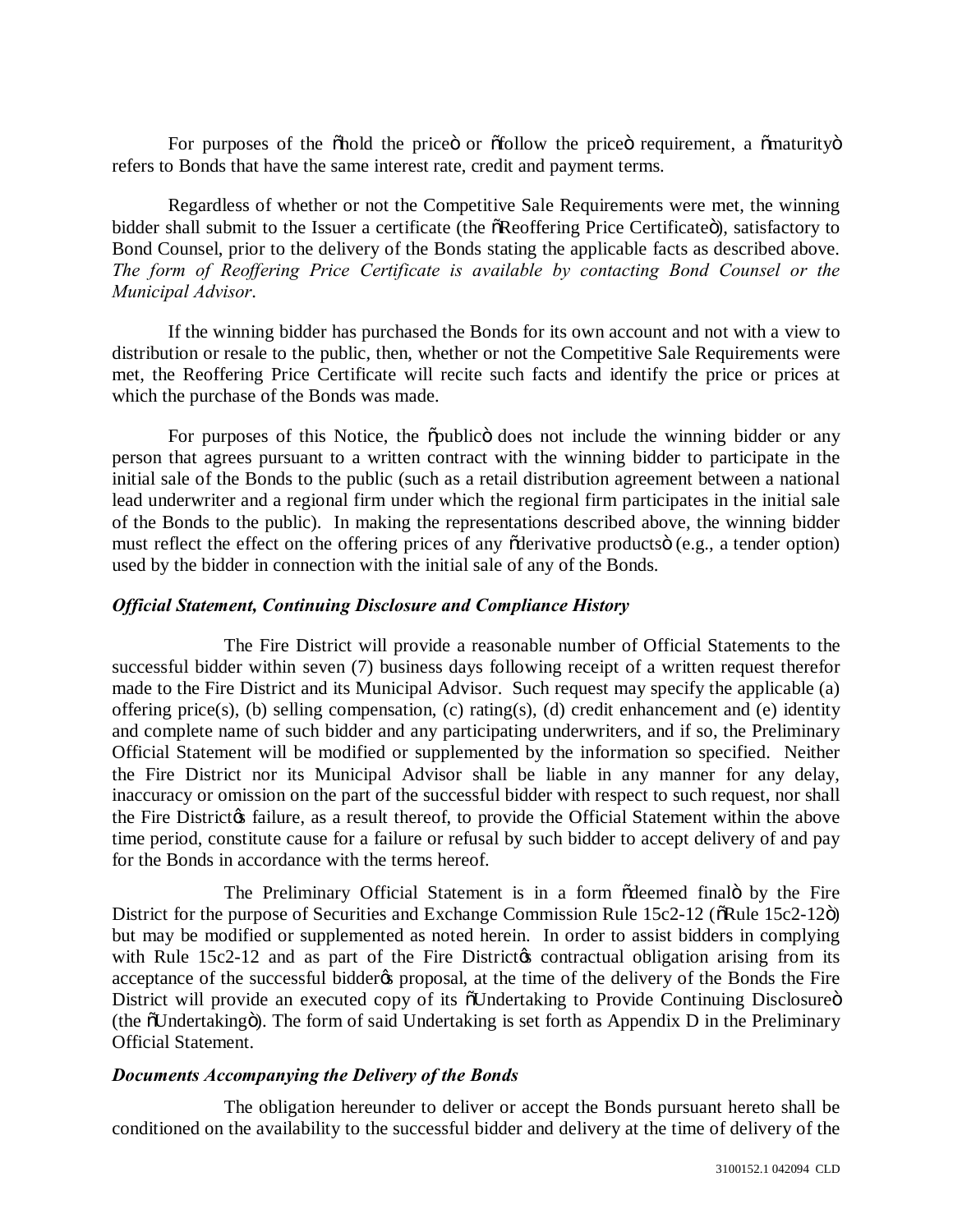Bonds of the opinion of Bond Counsel and (i) a certificate of the Fire District Attorney, dated the date of delivery of the Bonds, to the effect that there is no controversy or litigation of any nature pending or threatened to restrain or enjoin the issuance, sale, execution or delivery of the Bonds, or in any way contesting or affecting the validity of the Bonds or any of the proceedings taken with respect to the issuance and sale thereof or the application of moneys to the payment of the Bonds, and further stating that there is no controversy or litigation of any nature now pending or threatened by or against the Fire District wherein an adverse judgment or ruling could have a material adverse impact on the financial condition of the Fire District or adversely affect the power of the Fire District to levy, collect and enforce the collection of taxes or other revenues for the payment of its Bonds, which has not been disclosed in the Official Statement; (ii) a certificate of the Fire District Treasurer to the effect that as of the date of the Official Statement and at all times subsequent thereto, up to and including the time of the delivery of the Bonds, the Official Statement did not and does not contain any untrue statement of a material fact or omit to state a material fact necessary to make the statements herein, in the light of the circumstances under which they were made, not misleading, and further stating that there has been no adverse material change in the financial condition of the Fire District since the date of the Official Statement to the date of issuance of the Bonds (and having attached thereto a copy of the Official Statement); (iii) certificates signed by the Fire District Treasurer evidencing payment for the Bonds; (iv) a signature certificate evidencing the due execution of the Bonds, including statements that (a) no litigation of any nature is pending or, to the knowledge of the signers, threatened, restraining or enjoining the issuance and delivery of the Bonds or the levy and collection of taxes to pay the principal of and interest thereon, nor in any manner questioning the proceedings and authority under which the Bonds were authorized or affecting the validity of the Bonds thereunder, (b) neither the corporate existence or boundaries of the Fire District nor the title of the signers to their respective offices is being contested, and (c) no authority or proceedings for the issuance of the Bonds have been repealed, revoked or rescinded, and (v) a Tax Certificate executed by the Fire District Treasurer, as described under  $\tilde{\sigma}TAX$  *MATTERS* $\tilde{\sigma}$  in the Preliminary Official Statement.

#### *Additional Information*

Copies of the Notice of Sale and the Preliminary Official Statement are available in electronic format on the website of the Fire District's Municipal Advisor, Munistat Services, Inc. ("www.munistat.com") or may be obtained upon request from the offices of Munistat Services, Inc., 12 Roosevelt Avenue, Port Jefferson Station, New York 11776, telephone number (631) 331-8888.

Dated: October 25, 2018

 DENNIS LEOTE Fire District Treasurer and Chief Fiscal Officer